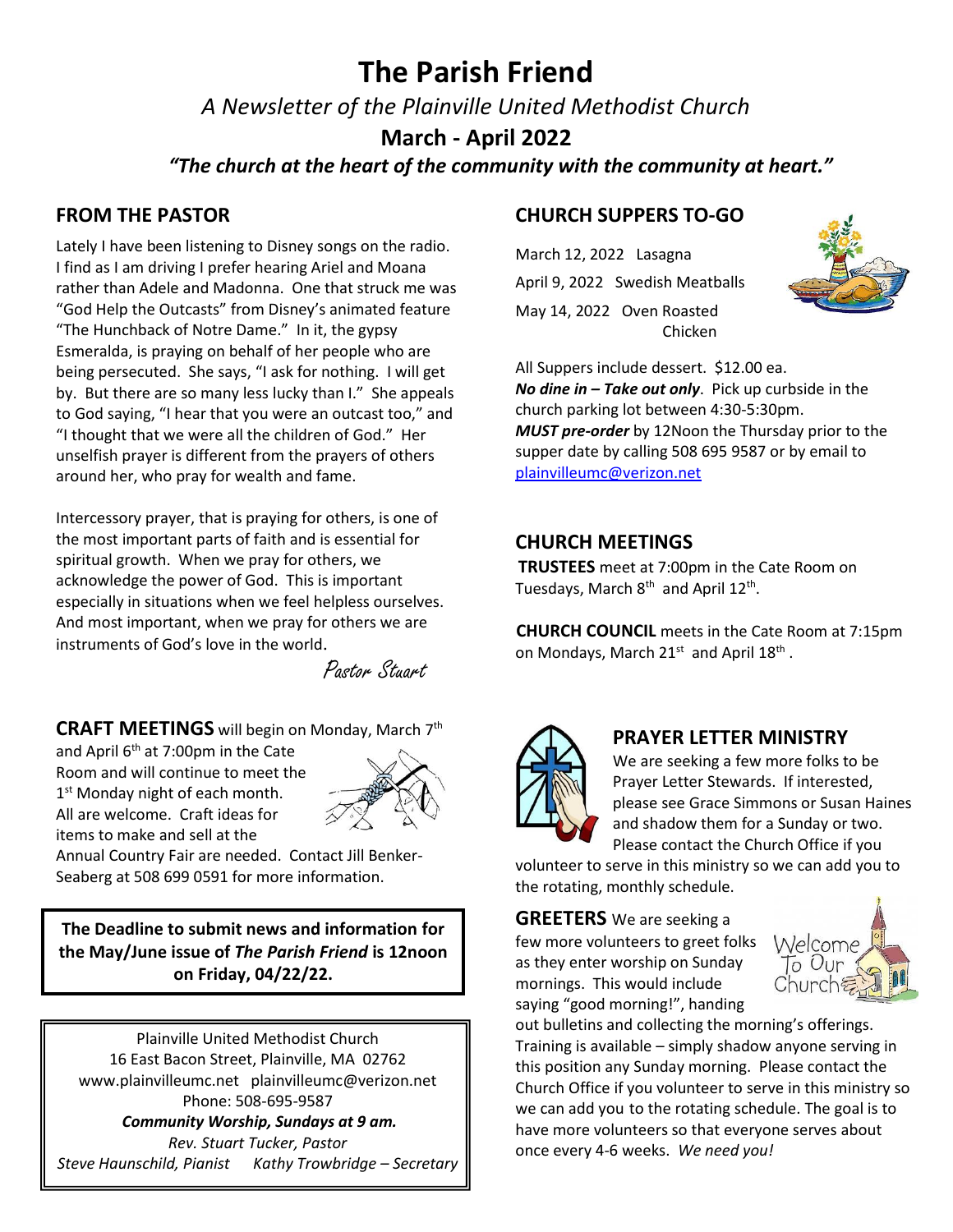# **CHURCH "SIDEWALK SWINGER" SIGN**

Help is needed to set up the Sidewalk Swinger sign which advertises our suppers out on the front lawn at the church. Once a month (only about 7x per year) you will need to set up the letters on the sign and put it outside in front of the church. Not usually needed June – September. More than one



person can volunteer. Please let Becca Simon know if you are interested in helping with the sign. Please call Becca at 508-643-1238.



# **PARISH NEWS**

Thank you for your kindness and sympathy at a time when it was deeply appreciated. *Doug & the Reinbold Family*

#### Dear PUMC,

 Our Family can not thank you enough for your prayers, notes and support during Mom's battle w/ Alzheimer's. She would always love visits from friends while at Madonna Manor and we are thankful for our local "small town" church family. The Church was very important to her and always a big part of her life.

Thank you all so much, *The Family of Natalie Rammel Trisha Birkbeck, Linda Kelleher and Laurie Austin*

#### Dear Rev Tucker,

 I would like to thank you and your church for the prayer letters you have sent for my family. God can do all things! He has healed and done miracles for my family. Thank you.

Love, *James B. Wilson*

Dear Uncle Stu and the Church Family at PUMC, Thank you for my prayer letter. It means so much to me that you are united in prayer on my behalf as I start my cancer treatment journey.

Love, *Janelle Karr*

**Spring Yard Sale Saturday, April 30, 2022 8:00am – 2:00pm**



# **At the Plainville United Methodist Church 16 East Bacon Street Plainville, MA 02762**

Tired of being stuck inside due to winter weather and the pandemic? *"Think Spring!"* Why not clean out a room or closet and begin putting items aside for the Yard Sale. Please remember to set aside only new or *"gently used"* items for the sale. If you can help with the Sale, or have something to donate, it would be greatly appreciated.

#### *DONATIONS – NEW & IMPORTANT UPDATE:*

Due to the expanded use of the Bowmar Hall by the Food Pantry through Wednesday of the sale week, we are asking that you *hold on to your yard sale donations and don't drop them off at the church until Thursday April 28th or Friday April 29th . We'll have someone there from 2 to 7 PM on those days to help with your donations. Please don't drop off items early.*

*Please Remember…* No large furniture, clothing, computers, TV's, or other electronics.

*HOW YOU CAN HELP…* Help is needed Wednesday April  $27<sup>th</sup>$  from 7-9 pm (to set up tables and sort initial donations), as well as Thursday and Friday (April 28 & 29) from 2-7 to accept and sort new donations. We also need help to put up signs a week or so before the sale and to take them down immediately after the sale. Of course, *Many hands* are needed to cleanup following the sale.

Please contact Tom Simon at 508-643-1238 to sign up to work during the week, on Sale day, or to help out in any way.

*MANY hands are needed* to make this sale successful! Even if you only have just a little time to give –*We need Y-O-U!*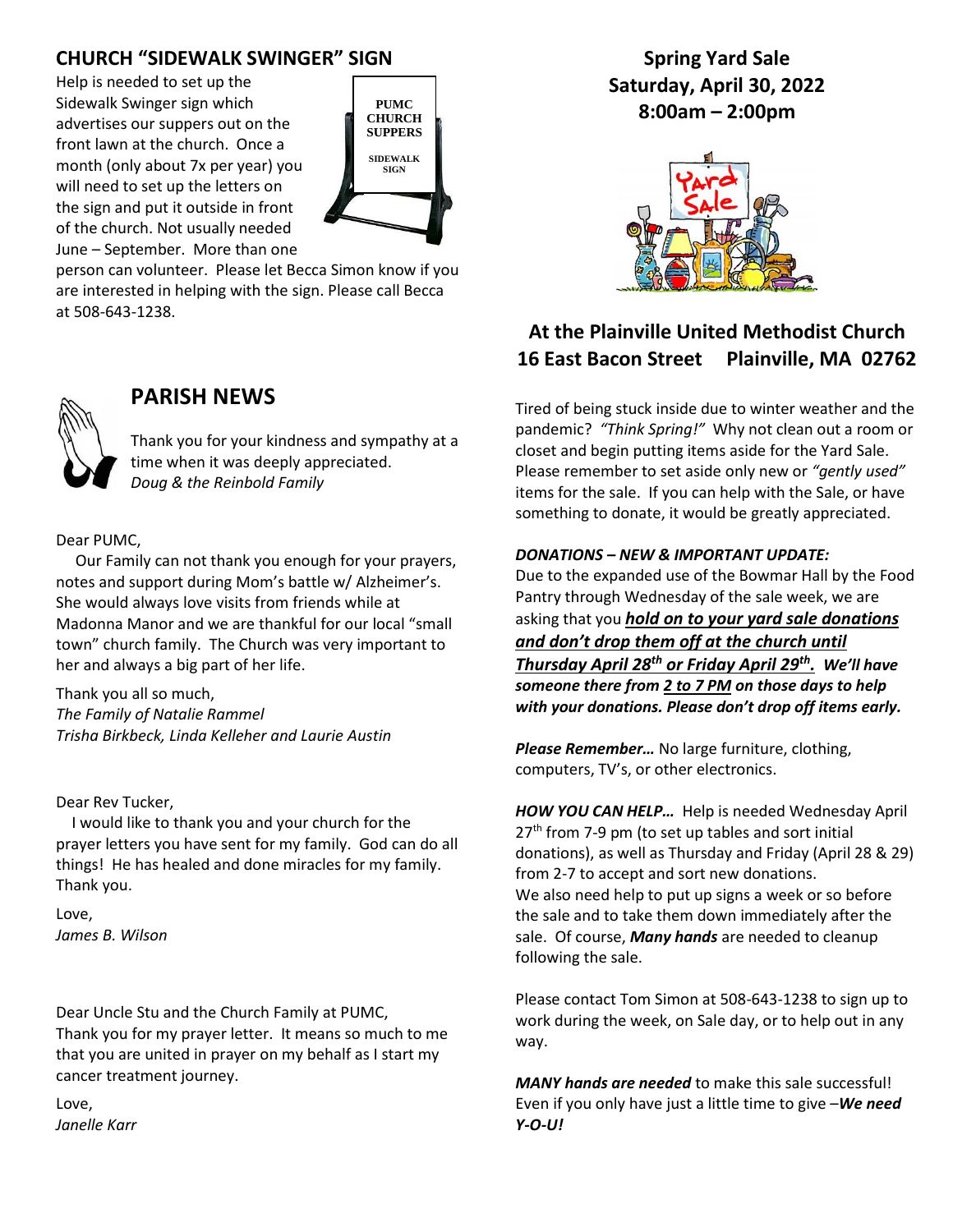## **FROM THE LIVING BREAD FOOD PANTRY**



# **LOOKING FOR VOLUNTEERS**

The Living Bread Food Pantry has continued to be very busy. The number of clients remains high over the last two months serving

approximately 50 families every week. The pantry volunteers make up 65 bags of nonperishable items, 50 bags of perishable foods and 50 bags of frozen and refrigerated items every week. Currently, we could use a few volunteers to help on Sundays after our service beginning at 10 a.m. We will be making up bags of nonperishable foods, dating foods, restocking shelves, and cleaning up when needed. When summer begins, we will need a couple of volunteers to pick up fresh vegetables from White Barn Farm in Wrentham and deliver to the Pantry on Wednesdays. If you interested in helping, please let me know or call the church office. We are preparing for our annual inspection from the Greater Boston Food Bank on Thursday, March 24<sup>th</sup>. To prepare, we have done extra cleaning of the floors, shelves, and refrigerators. We have checked our freezer temperatures, updated food labels, and organized food.

### **PLANNING AHEAD…**

The Pantry is planning to hand out gift bags for upcoming holidays. For Memorial Day, we plan to hand out items for grilling. For Mother's Day, we plan to hand out perfumes and moisturizers. For Father's Day, we plan to hand out soaps, moisturizers and shaving items. Feel free to donate any of these items so we will be prepared. Recently the Pantry put in two dedicated electrical outlets and then purchased a large chest freezer. Recently we ordered another new, large upright freezer/refrigerator for the kitchen which is to be delivered in March. It can be used as a freezer for meats that are donated or purchased for the pantry and can also be used as a refrigerator for pantry storage, church suppers and our annual fair. We will also be ready for storing our turkeys this year for Thanksgiving.

## **UPCOMING ANNUAL PANTRY MEETING**

**Our annual Pantry meeting will be held in the Falk Room on Tuesday, March 22nd at 6:30 p.m.** There is much to be discussed since we have been unable to have a meeting for the last two years due to Covid. Since the pantry has grown, the duties of the Coordinator have grown significantly and it is time to ask more volunteers to jump in to help with various duties. It may be time to add on more offices such as Coordinator, Co-Coordinator, Secretary, Treasurer, GBFB Liaison, Food Safety Coordinator, Food Ordering, Cleaning Crew, Grants & Donations, and Social Media. These are just a few ideas

of how to spread the love. If you are interested in joining us or taking on a few more volunteer opportunities, let me know by calling 508 643 1238.

### **FOR MONETARY OR GIFT CARD DONATIONS**

Kathy, our Church Secretary is in the office on Monday, Wednesday & Friday from 9:00 a.m. until 12 Noon. Please use the Spring Street door which is closest to the office when making a monetary or Gift Card donation. If you would like to mail a check, please write it out to "Living Bread Food Pantry" and send it to the Plainville United Methodist Church, 16 East Bacon Street, Plainville, MA 02762. The Pantry has a PayPal Account on the church website at [www.PlainvilleUMC.net.](http://www.plainvilleumc.net/) You may also donate to the Pantry using PayPal. If you have any questions regarding the Pantry, feel free to call the church office at 508-695-9587.

### **CURRENT ITEMS IN GREAT NEED…**

*ALL TOILETRIES ARE NEEDED - such as bars of bath soap, shampoo & hair conditioner, feminine hygiene products, toothpaste & toothbrushes, deodorant for men & women, disposable razors, shaving cream, Q-tips, lip balm, hand & body lotions, Gold Bond powders.*

*ALL HOUSEHOLD ITEMS ARE WELCOME such as liquid dish soap (for washing dishes), dishwasher detergents, paper towels, 2-ply toilet paper, laundry detergent, dryer sheets, kitchen sponges, tissues.* 

**GBFB FOOD DELIVERY Help is Needed the 2nd Wednesday of each month, year 'round,** to help us unload the truck from the Greater Boston Food Bank – right here in our parking lot. The truck arrives around 12:30pm. We have dolly carts to help unload and get the foods into the pantry. This takes an hour or less most times to do. Feel free to bring a friend, teenager or neighbor with you to lend a hand. Please call Becca Simon at 508-643-1238 if you can lend a hand. *Next Dates* – **March 9th and April 13th .**

## **THANK YOU!**

Thanks so much for all your donations and support. We couldn't feed people without your continued and generous support. Thank you to all our hard-working volunteers who are faithful to their work at the pantry. It takes many hands to keep our pantry running. Together, donors and volunteers, we are making sure that no one in Plainville ever goes hungry.

Faithfully, Becca Simon, Pantry Coordinator